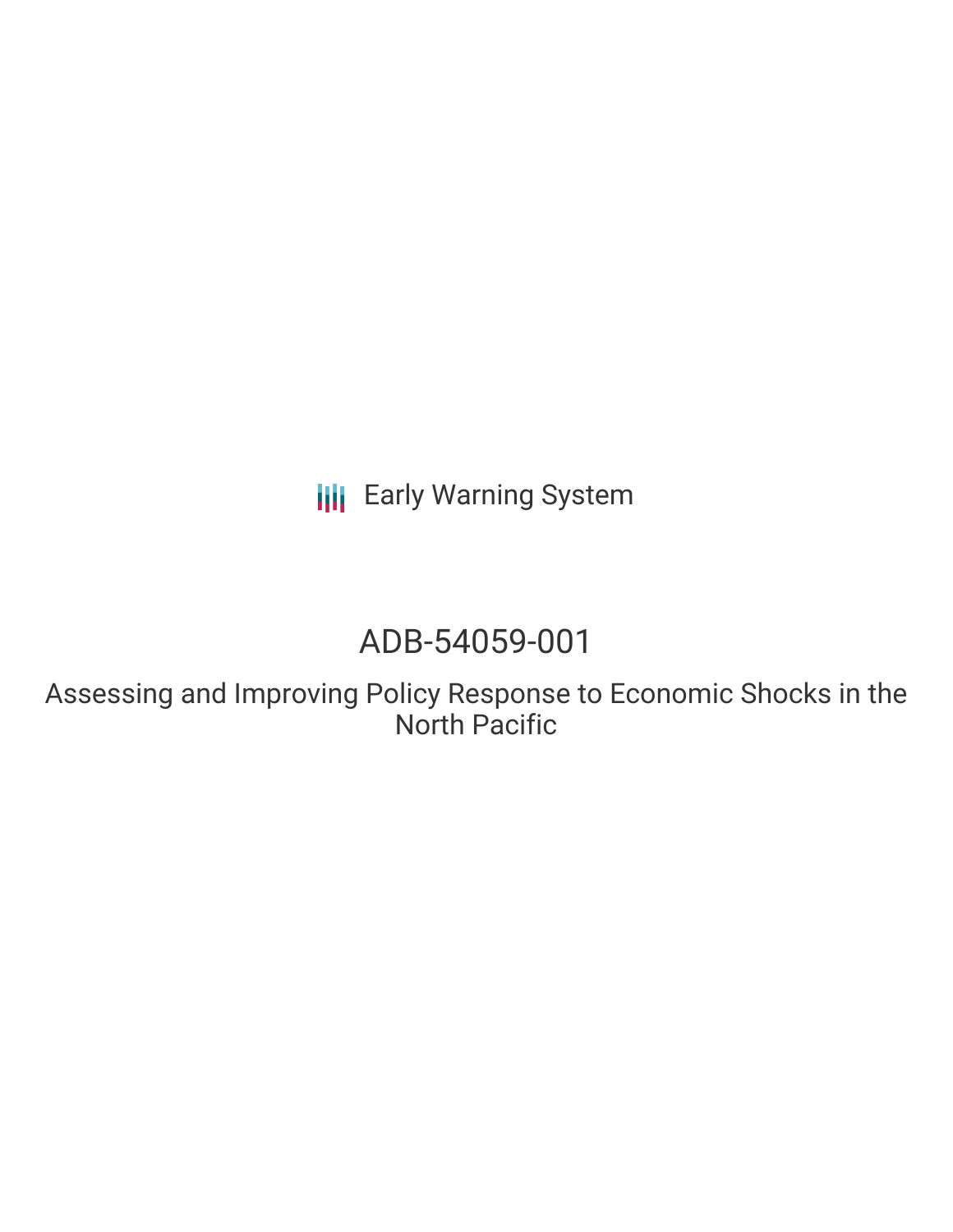

#### **Quick Facts**

| <b>Countries</b>               | Marshall Islands, Micronesia, Palau |
|--------------------------------|-------------------------------------|
| <b>Financial Institutions</b>  | Asian Development Bank (ADB)        |
| <b>Status</b>                  | Active                              |
| <b>Bank Risk Rating</b>        | U                                   |
| <b>Voting Date</b>             | 2020-12-18                          |
| <b>Sectors</b>                 | <b>Technical Cooperation</b>        |
| <b>Investment Type(s)</b>      | Fund                                |
| <b>Investment Amount (USD)</b> | $$0.75$ million                     |
|                                |                                     |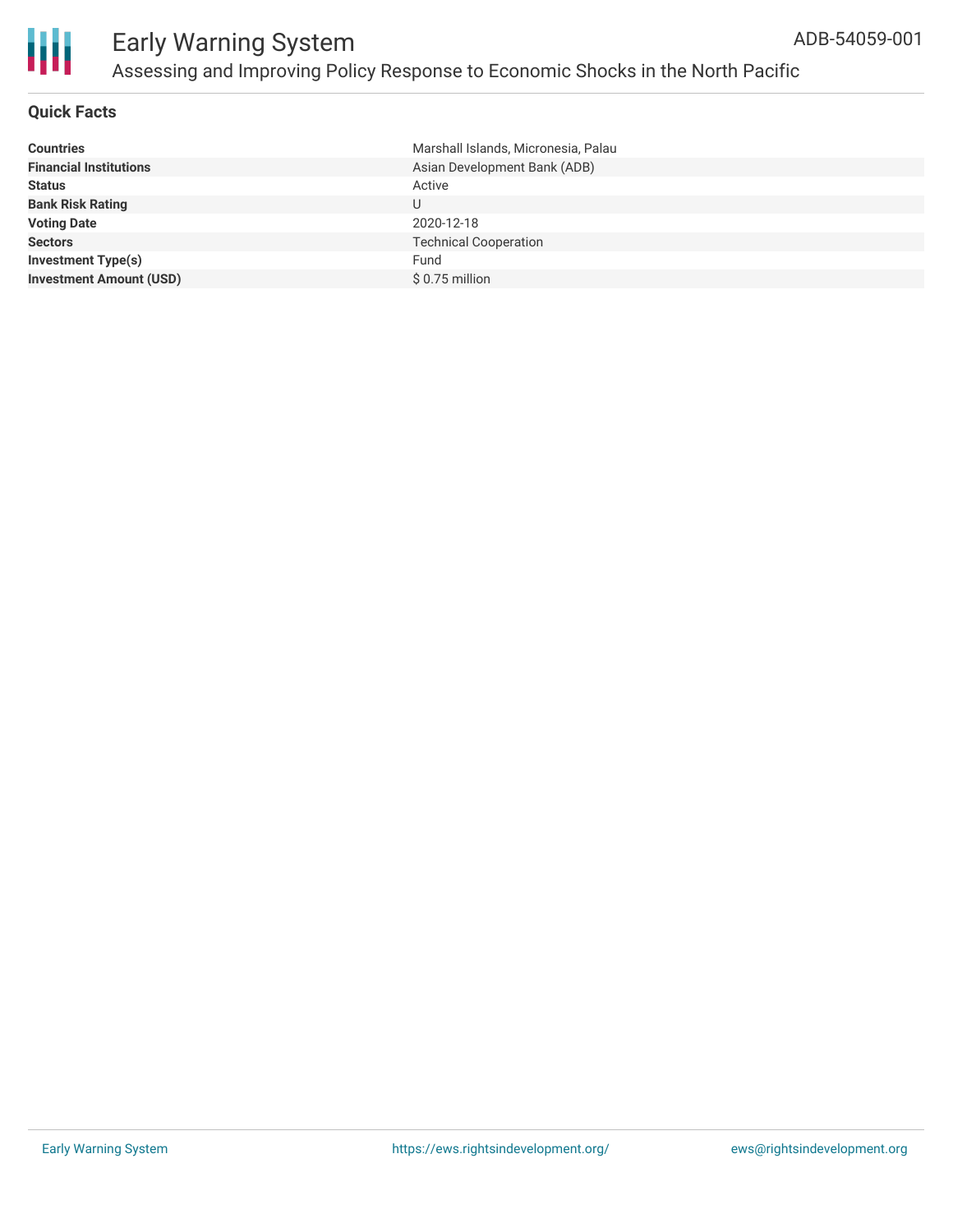

#### **Project Description**

According to the bank's website, "This knowledge and support technical assistance (TA) will strengthen the capacity of North Pacific developing member countries (DMCs) to assess and improve the responses to future external shocks. The TA will examine the ongoing coronavirus disease (COVID-19) pandemic's effects on the flow of external resources (remittances and foreign direct investment [FDI]); demographics, including outmigration; and small and medium sized enterprises (SMEs), and propose actions to mitigate future shocks. Outcomes are linked to the Asian Development Bank (ADB) Strategy 2030, Operational Priority 6.1 and Sustainable Development Goals 1.5 and 8.1."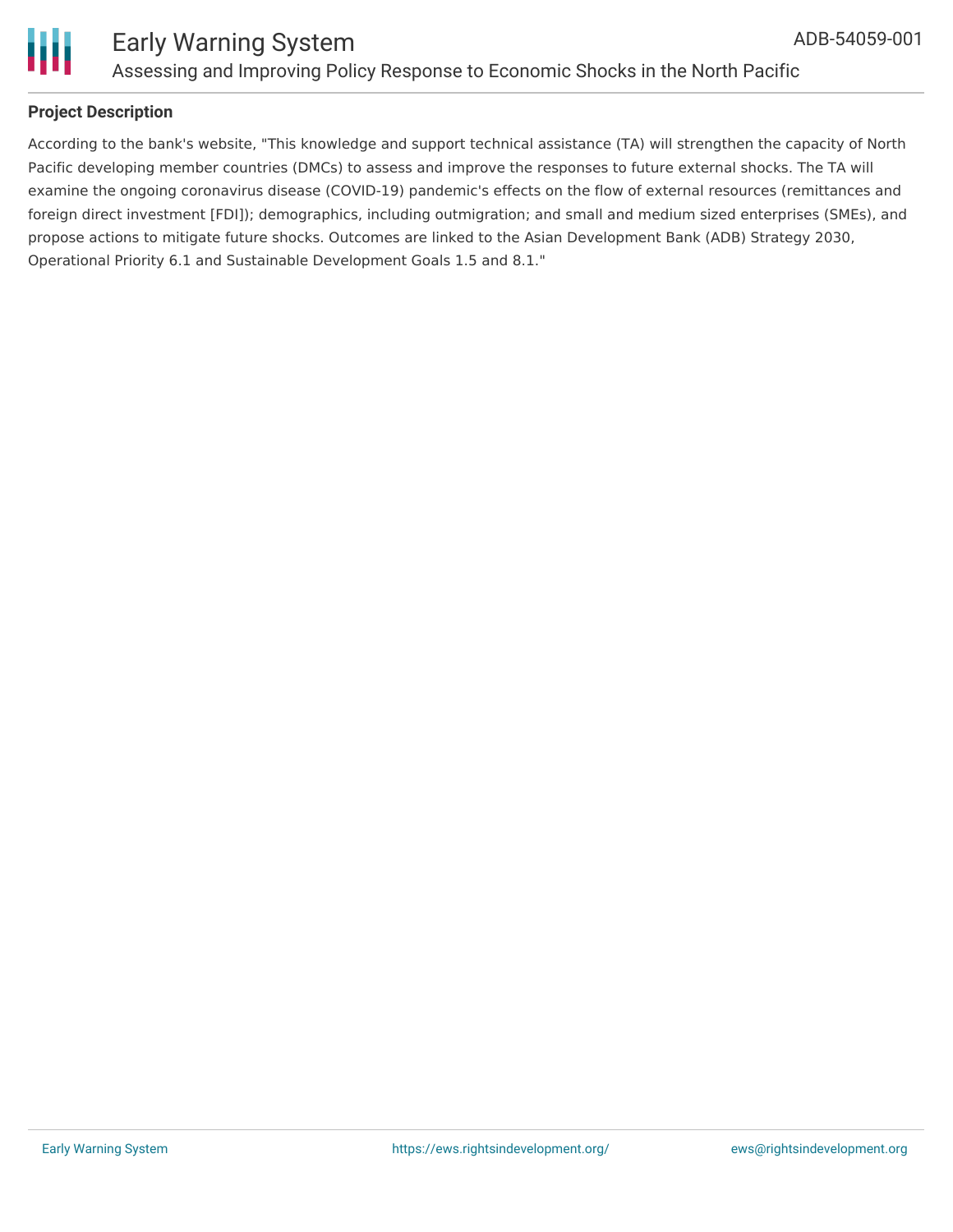

### Early Warning System Assessing and Improving Policy Response to Economic Shocks in the North Pacific

#### **Investment Description**

Asian Development Bank (ADB)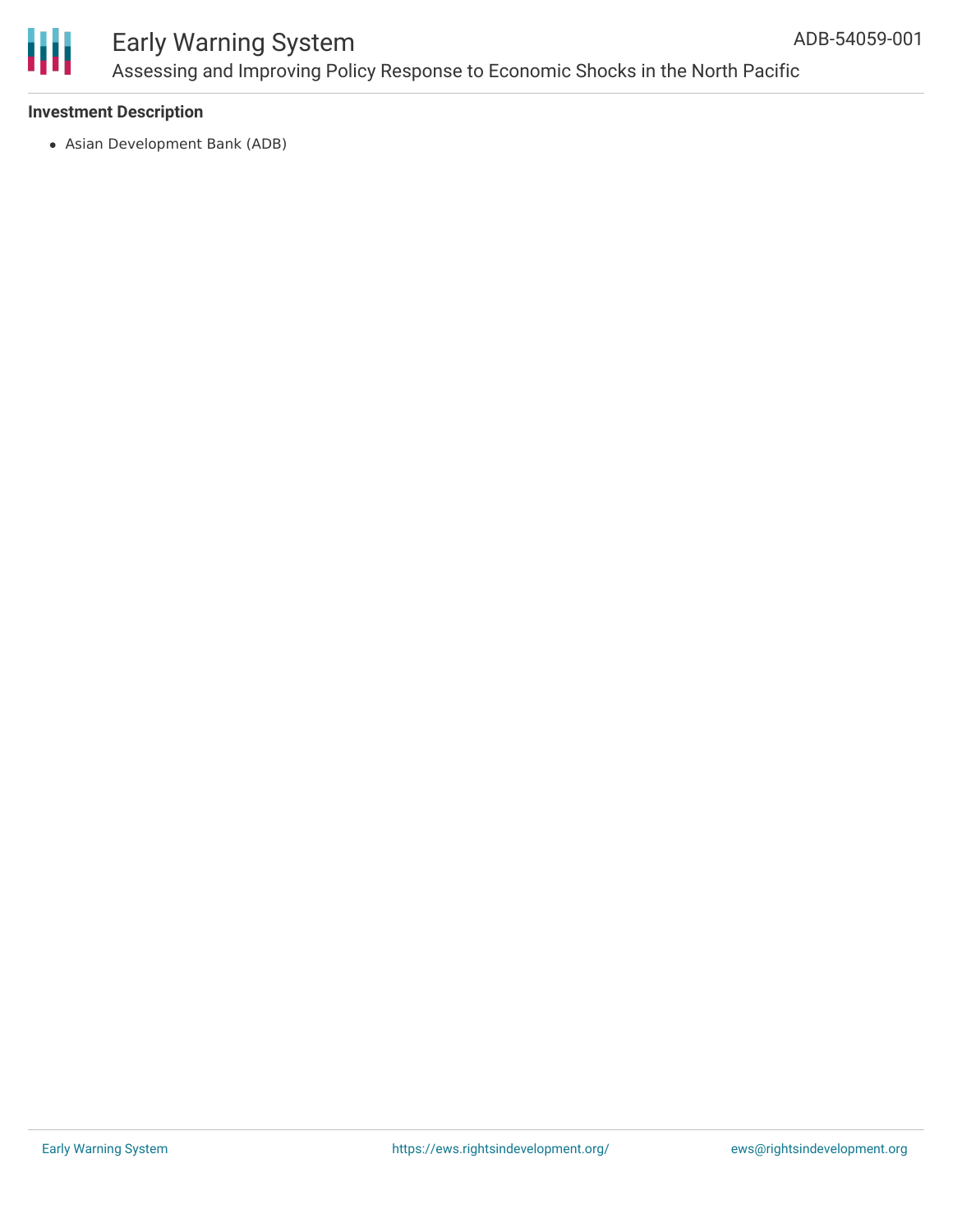

### Early Warning System Assessing and Improving Policy Response to Economic Shocks in the North Pacific

#### **Contact Information**

Responsible ADB Officer Curry, Paul Responsible ADB Department Pacific Department Responsible ADB Division Office of the Director General, PARD Executing Agencies Asian Development Bank 6 ADB Avenue, Mandaluyong City 1550, Philippines

#### ACCESS TO INFORMATION

You can submit an information request for project information at: https://www.adb.org/forms/request-information-form

ADB has a two-stage appeals process for requesters who believe that ADB has denied their request for information in violation of its Access to Information Policy. You can learn more about filing an appeal at: https://www.adb.org/site/disclosure/appeals

#### ACCOUNTABILITY MECHANISM OF ADB

The Accountability Mechanism is an independent complaint mechanism and fact-finding body for people who believe they are likely to be, or have been, adversely affected by an Asian Development Bank-financed project. If you submit a complaint to the Accountability Mechanism, they may investigate to assess whether the Asian Development Bank is following its own policies and procedures for preventing harm to people or the environment. You can learn more about the Accountability Mechanism and how to file a complaint at: http://www.adb.org/site/accountability-mechanism/main.